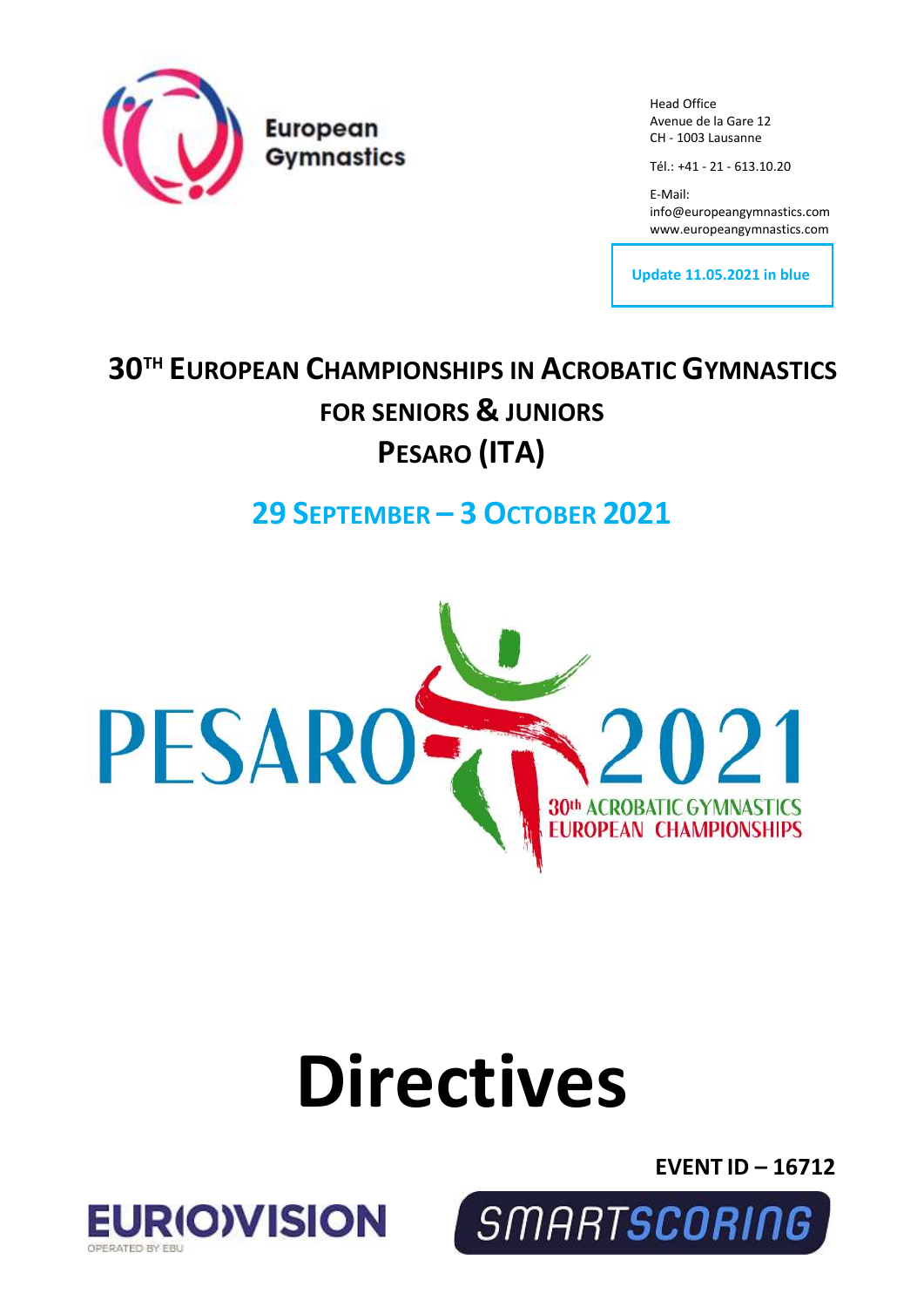#### Dear President,

#### **European Gymnastics is pleased to herein provide you with the Directives for the 30th European**  Championships in Acrobatic Gymnastics to be held in Pesaro (ITA) from September 29<sup>th</sup> to October 3<sup>rd</sup>, **2021.**

These European Championships will be organised following the FIG & European Gymnastics Statutes and Technical Regulations (TR), FIG Code of Points and relevant newsletters, FIG Code of Ethics, FIG Code of Conduct, FIG Code of Discipline, FIG General Judges Rules, FIG Specific Judges Rules, FIG Anti-Doping Rules, European Gymnastics Medical Guidelines, the Medical Organisation of FIG Competitions and Events, the European Gymnastics Guidelines for the return to competitions with the Covid-19 pandemic, the FIG Framework for safeguarding athletes and other participants from harassment and abuse in sport during events, the FIG License Rules, European Gymnastics Media Rules, FIG Apparatus Norms, FIG Advertising and Publicity Rules, FIG Rules for Sanctioning (approval) of International Events and European Gymnastics Accreditation Directives, as well as all other Rules and Guidelines valid starting 01 January 2021 onwards, any possible amendments by the date of these European Championships, and any complements decided in the meantime.

All participating Federations commit to abide by the Statutes and all European Gymnastics & FIG Rules and Regulations. Federations that fail to respect them will not be allowed to participate.

#### **Regarding COVID-19, the situation will be monitored. European Gymnastics and the LOC strongly recommend that each Federation take a cancellation insurance for their travel, accommodations and meal options.**

#### **Table of content**

| $\mathbf{1}$ .  |  |
|-----------------|--|
| 2.              |  |
| 3.              |  |
| 4.              |  |
| 5.              |  |
| 6.              |  |
| 7.              |  |
| 8.              |  |
| 9.              |  |
| 10.             |  |
| 11.             |  |
| 12.             |  |
|                 |  |
| 14.             |  |
| 15.             |  |
| 16.             |  |
| 17.             |  |
| 18.             |  |
| 19.             |  |
| 20.             |  |
| 21.             |  |
| 22 <sub>1</sub> |  |
| 23.             |  |
|                 |  |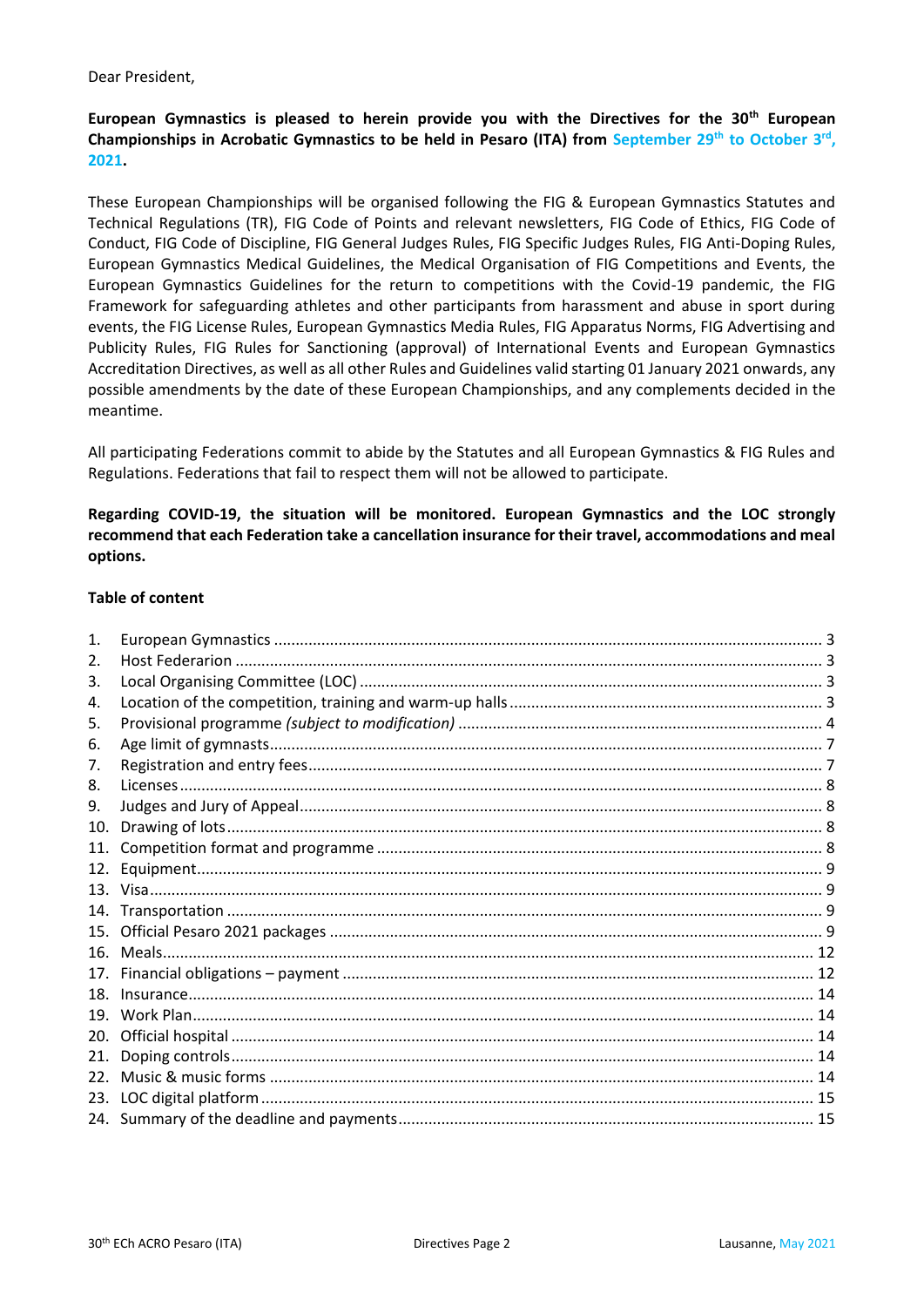#### <span id="page-2-0"></span>**EUROPEAN GYMNASTICS**

Contact Person: Mrs. Claire Turner Avenue de la Gare 12 CH – 1003 Lausanne – Switzerland Tel.: +41 (0)21 613 10 20 Email: [cturner@europeangymnastics.com](mailto:cturner@europeangymnastics.com) Website: [European Gymnastics](https://www.europeangymnastics.com/)



#### <span id="page-2-1"></span>**2. HOST FEDERATION**

#### **FEDERAZIONE GINNASTICA D'ITALIA**

Contact Person: Cristina Casentini Viale Tiziano 70 00196 Rome Tel: +39 06 879 750 Email: [cristina.casentini@federginnastica.it](mailto:cristina.casentini@federginnastica.it) Website: [Federazione Ginnastica d'Italia -](https://www.federginnastica.it/) Home (federginnastica.it)



#### <span id="page-2-2"></span>**3. LOCAL ORGANISING COMMITTEE (LOC)**

Contact Person: Mr. Marco Cadeddu Viale Mameli 72/C 61121 Pesaro Tel: + 39 0721 404 959 Email: [events@esatourgroup.com](mailto:events@esatourgroup.com) Event Website: [2021 European Championships in Acrobatic Gymnastics](https://www.europeangymnastics.com/event/2021-european-championships-acrobatic-gymnastics/overview)

#### <span id="page-2-3"></span>**4. LOCATION OF THE COMPETITION, TRAINING AND WARM-UP HALLS**

**Vitrifrigo Arena** Via Y. A. Gagarin s.n. 61122 Pesaro Email: [vitrifrigoarena@aspes.it](mailto:vitrifrigoarena@aspes.it)

Vitrifrigo Arena was inaugurated on August 1996 with an unforgettable recital of Tenor Luciano Pavarotti and, from that moment on, it hosted important sport events, concerts, theatrical performances, conventions and shows.

For more than 20 years of activity the Arena hosted more than **1.000** events among sport competitions, shows and private conventions and 5 million people audience including the RG World Championships in 2017.

Thanks to its architectural and technical features, Vitrifrigo Arena is a Central Italy landmark for big shows and events.



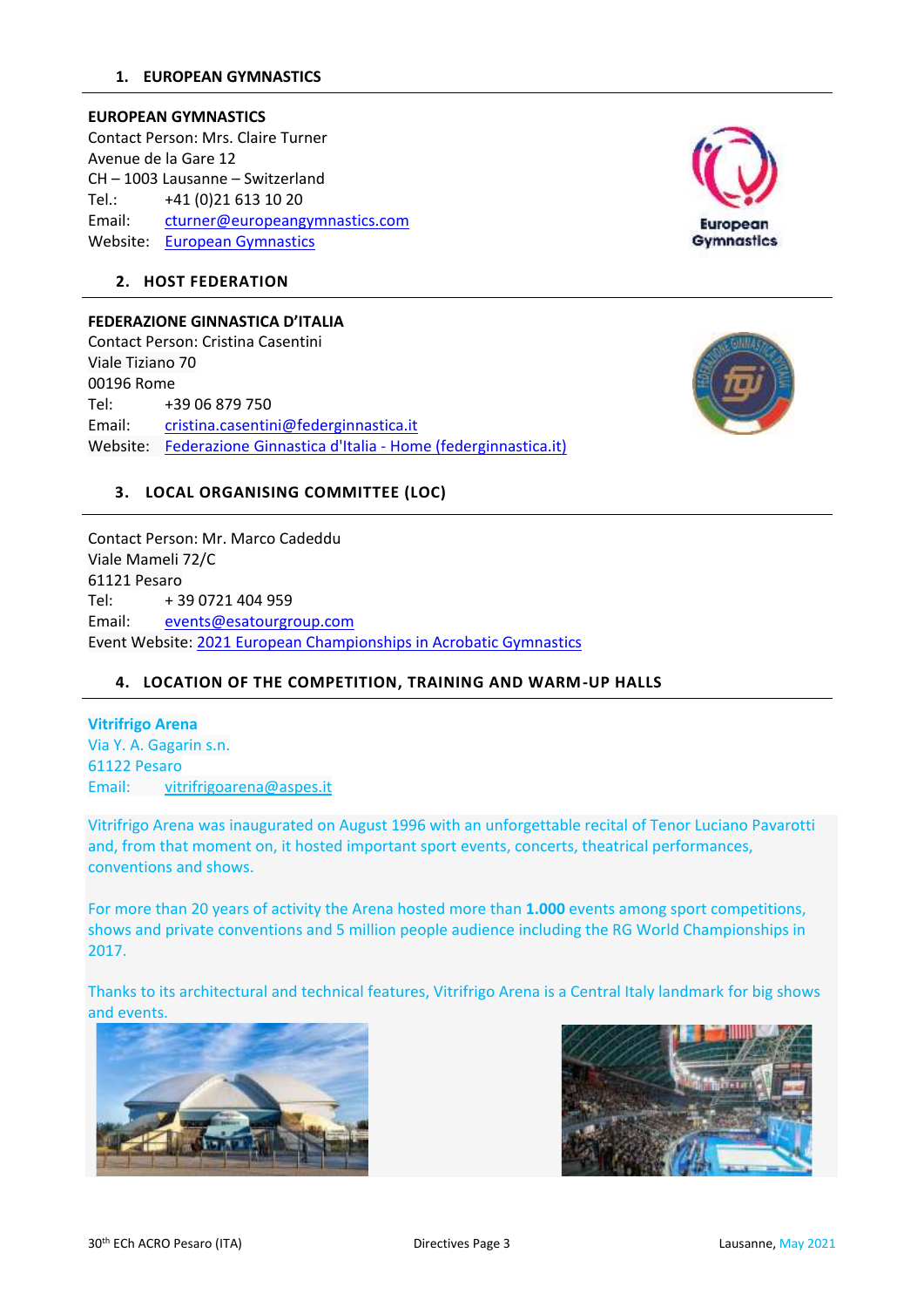|                             | <b>Vitrifrigo Arena</b>               |                                                                                                                                                                                                                            |
|-----------------------------|---------------------------------------|----------------------------------------------------------------------------------------------------------------------------------------------------------------------------------------------------------------------------|
|                             | Via Y. A. Gagarin s.n.                |                                                                                                                                                                                                                            |
|                             | 61122 Pesaro                          |                                                                                                                                                                                                                            |
| <b>Competition</b><br>Arena | Hall Capacity: 11000 seats<br>Length: | $57,60 \text{ m}$<br>Width: $37,60 m - 48 m$<br>Ceiling height: from 12 m (under the square mega screen) to 35 m<br>Equipment: 1 Competition floor (14m x 14m)<br>Distance from the official Hotels: between 5 and 5,5 Kms |
|                             |                                       | Palestra Sud inside Vitrifrigo Arena                                                                                                                                                                                       |
|                             |                                       |                                                                                                                                                                                                                            |
|                             | Length:<br>$32 \text{ m}$             |                                                                                                                                                                                                                            |
|                             | Width:<br>$14 \text{ m}$              |                                                                                                                                                                                                                            |
| <b>Warm-up Hall</b>         | Ceiling height: 6,70 m                |                                                                                                                                                                                                                            |
|                             |                                       |                                                                                                                                                                                                                            |
|                             |                                       | Warm-up hall at the Training Hall                                                                                                                                                                                          |
|                             | 1 warm-up floor (12m x 12m)           |                                                                                                                                                                                                                            |
|                             | Inside the competition Arena          |                                                                                                                                                                                                                            |
|                             |                                       |                                                                                                                                                                                                                            |
|                             | Length: 57,60 m                       |                                                                                                                                                                                                                            |
| <b>Training Halls</b>       |                                       | Width: $37,60 m - 48 m$                                                                                                                                                                                                    |
|                             |                                       | Ceiling height: from 12 m (under the square mega screen) to 35 m                                                                                                                                                           |
|                             | Equipment:                            | 3 training floors                                                                                                                                                                                                          |

### <span id="page-3-0"></span>**5. PROVISIONAL PROGRAMME** *(subject to modification)*

| Monday, September 27th, 2021                                                                                                                                                                                                                                          |                         |  |  |  |
|-----------------------------------------------------------------------------------------------------------------------------------------------------------------------------------------------------------------------------------------------------------------------|-------------------------|--|--|--|
| Official arrival day of Delegations                                                                                                                                                                                                                                   | Accreditation           |  |  |  |
| Tuesday, September 28th, 2021                                                                                                                                                                                                                                         |                         |  |  |  |
| Official training for Juniors & Seniors<br>European Gymnastics TC-ACRO Meeting<br>Judges meeting, instruction for electronic judges draw and for SmartScoring<br>Checking of tariff sheets<br>Measurement<br><b>Orientation meeting &amp; welcome reception (TBC)</b> | Auditorium<br>Scavolini |  |  |  |
| Wednesday, September 29th, 2021                                                                                                                                                                                                                                       |                         |  |  |  |
| <b>Training for Seniors</b><br>Judges meeting & draw<br><b>Opening Ceremony</b><br><b>Qualifications 1st exercise</b><br><b>JUNIORS</b> Individual Junior Finals 1 <sup>st</sup> exercise<br><b>Award Ceremony</b>                                                    | Auditorium<br>Scavolini |  |  |  |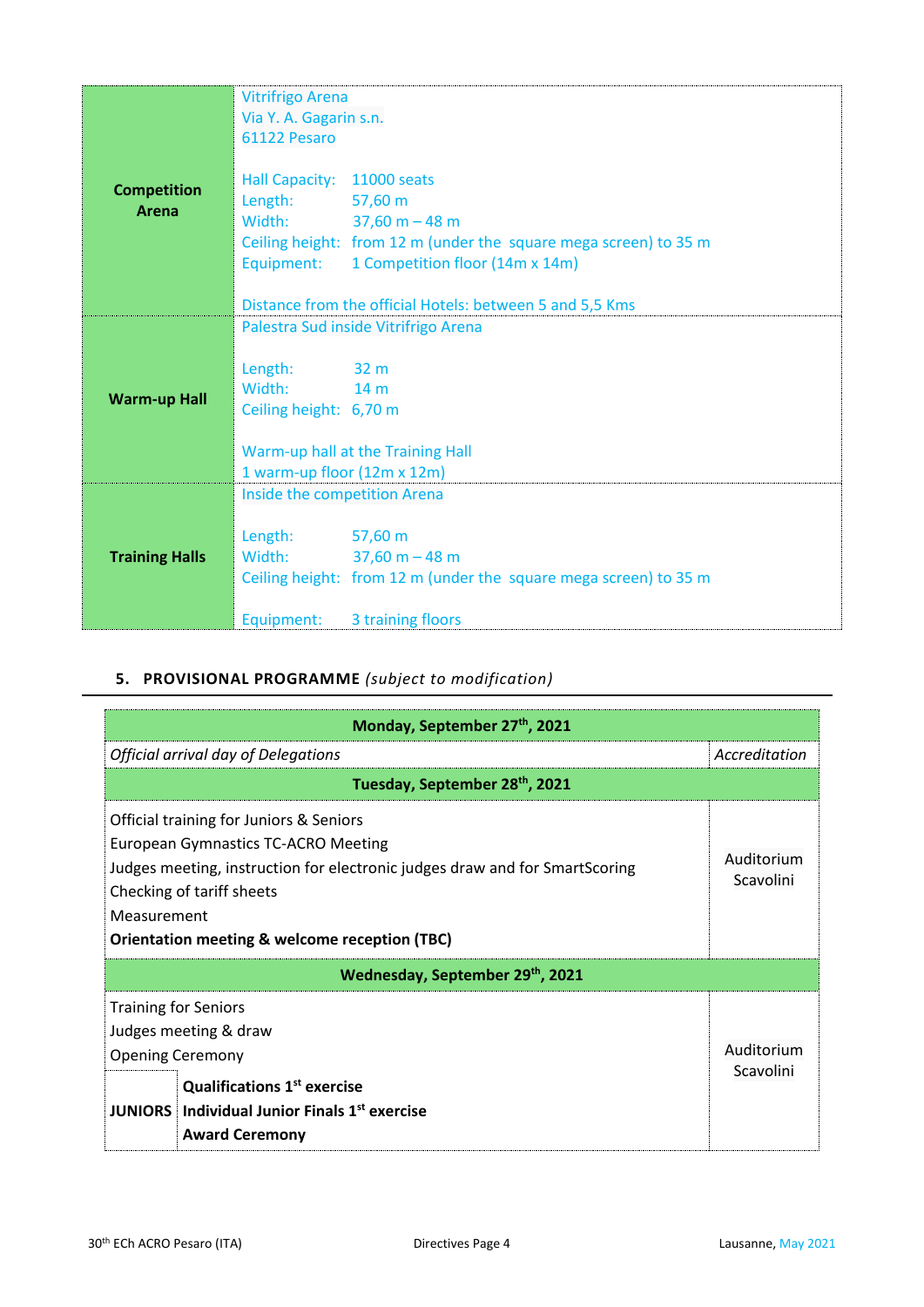| Thursday, September 30th, 2021                       |                                                                                                             |                         |  |  |
|------------------------------------------------------|-------------------------------------------------------------------------------------------------------------|-------------------------|--|--|
| <b>Training for Juniors</b><br>Judges meeting & draw |                                                                                                             |                         |  |  |
| <b>SENIORS</b>                                       | <b>Qualifications 1st exercise</b><br><b>Individual Senior Finals 1st exercise</b><br><b>Award Ceremony</b> | Auditorium<br>Scavolini |  |  |
|                                                      | Friday, October 1st, 2021                                                                                   |                         |  |  |
| Judges draw                                          |                                                                                                             | Auditorium              |  |  |
| <b>JUNIORS</b>                                       | <b>Qualifications 2<sup>nd</sup> exercise</b>                                                               | Scavolini               |  |  |
| <b>SENIORS</b>                                       | Qualifications 2 <sup>nd</sup> exercise                                                                     |                         |  |  |
|                                                      | Saturday, October 2 <sup>nd</sup> , 2021                                                                    |                         |  |  |
| Judges draw                                          |                                                                                                             |                         |  |  |
| <b>JUNIORS</b>                                       | <b>All Around Final</b><br><b>Award Ceremony</b><br><b>All Around Final</b><br><b>Award Ceremony</b>        | Auditorium<br>Scavolini |  |  |
| <b>SENIORS</b>                                       | <b>All Around Final</b><br><b>Award Ceremony</b><br><b>All Around Final</b><br><b>Award Ceremony</b>        |                         |  |  |
|                                                      | Sunday, October 3rd, 2021                                                                                   |                         |  |  |
| Judges draw                                          |                                                                                                             |                         |  |  |
| <b>JUNIORS</b>                                       | Individual Junior Finals 2 <sup>nd</sup> exercise<br><b>Award Ceremony</b>                                  | Auditorium              |  |  |
| <b>SENIORS</b>                                       | Individual Senior Finals 2nd exercise<br><b>Award Ceremony</b>                                              | Scavolini               |  |  |
| Closing ceremony                                     |                                                                                                             |                         |  |  |
| Farewell party (TBC)                                 |                                                                                                             |                         |  |  |
| Monday, October 4th, 2021                            |                                                                                                             |                         |  |  |
|                                                      | Departure of Delegations & European Gymnastics officials<br>Hotel                                           |                         |  |  |

#### **6. PARTICIPATION RIGHT AND ACCREDITATIONS**

**Gymnasts holding a valid FIG License and with the correct age from European Gymnastics affiliated member federations in good standing may take part in these European Championships:** 

#### **Participation right for Senior Gymnasts:**

• Max. 2 units per category

#### **Participation right for Junior Gymnasts:**

• Max. 2 units per category

#### **Maximum size of delegation**

The maximum size of each delegation, together with the number of transferable access cards (transferable within the Federation's official delegation) as per European Gymnastics Rules for Accreditation is as follows: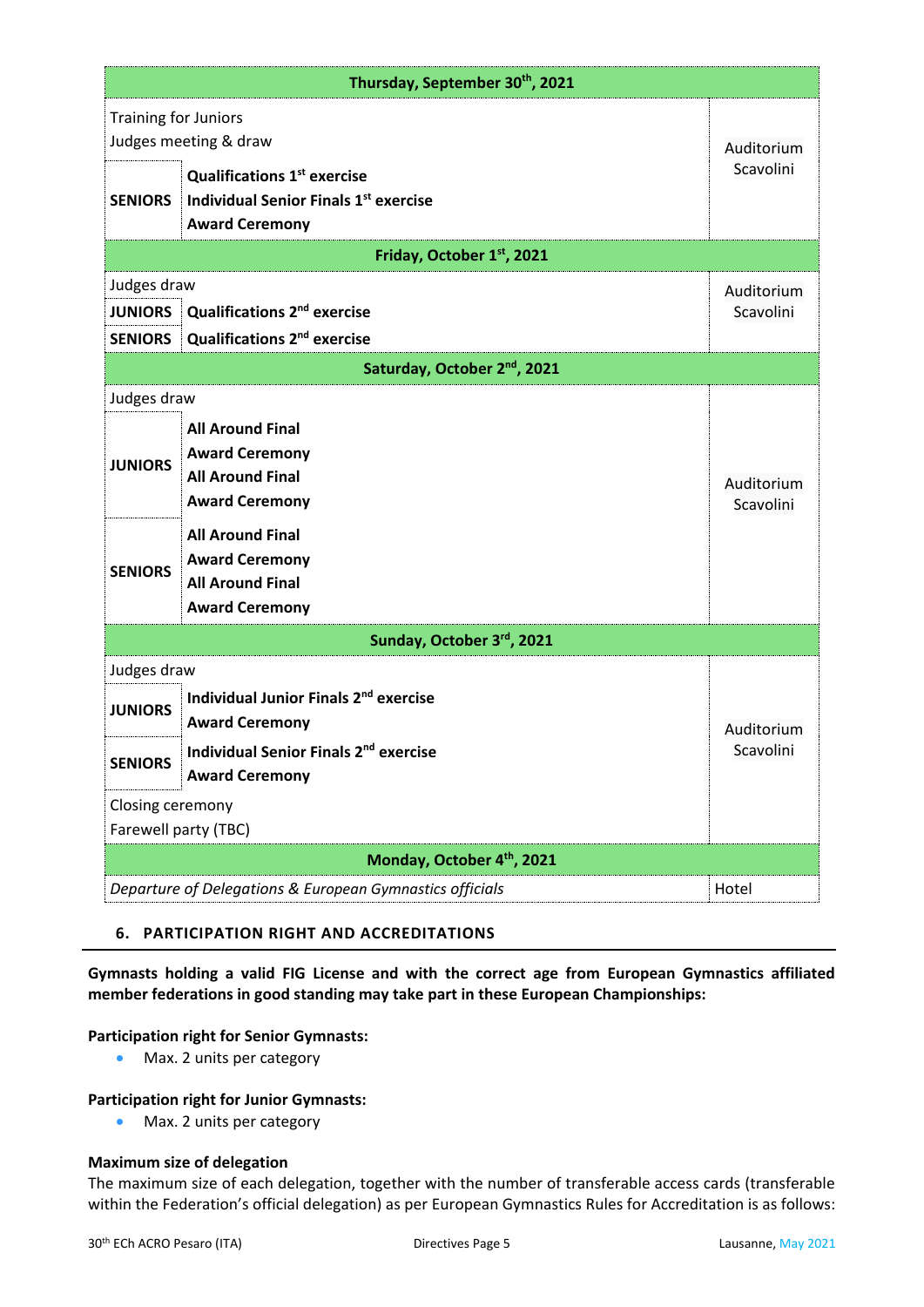| <b>Function</b>                                               | <b>Seniors</b> | <b>Juniors</b>            | <b>Total</b>             |  |
|---------------------------------------------------------------|----------------|---------------------------|--------------------------|--|
| Gymnasts                                                      |                | max. 2 units per category |                          |  |
| <b>Head of Delegation</b>                                     |                |                           | 2                        |  |
| Team Manager 3 to 5 units                                     | $\mathbf{1}$   | $\mathbf{1}$              | $\overline{2}$           |  |
| Team Manager 6 to 10 units                                    | $\overline{2}$ | $\overline{2}$            | 4                        |  |
| Coaches 1 unit                                                | $\mathbf{1}$   | $\mathbf{1}$              | $\overline{2}$           |  |
| Coaches 2 units                                               | $\overline{2}$ | $\overline{2}$            | 4                        |  |
| Coaches 3 to 4 units                                          | 3              | 3                         | 6                        |  |
| Coaches 5 to 6 units                                          | 4              | 4                         | 8                        |  |
| Coaches 7 to 8 units                                          | 5              | 5                         | 10                       |  |
| Coaches 9 units & more                                        | 6              | 6                         | 12                       |  |
| Additional coach or choreographer * 4 to 6 units              | 1              | $\mathbf{1}$              | $\overline{\mathcal{L}}$ |  |
| Additional coach or choreographer * 7 units & more            | $\mathfrak{D}$ | $\mathfrak{p}$            | 4                        |  |
| Judges **                                                     | 1 or 2         | 1 or 2                    | $1 - 4$                  |  |
| <b>Medical Doctor</b>                                         | 1              | 1                         | 2                        |  |
| <b>Paramedical Staff</b>                                      | $\mathbf{1}$   | $\mathbf{1}$              | 2                        |  |
| Additional medical doctor or paramedical staff 4 to 7 units   | $\mathbf{1}$   | $\mathbf{1}$              | $\overline{2}$           |  |
| Additional medical doctor or paramedical staff 8 units & more | $\overline{2}$ | $\overline{2}$            | 4                        |  |
| Guest or VIP Guest 1 to 4 units                               | $\mathbf{1}$   | $\mathbf{1}$              | $\overline{\mathcal{L}}$ |  |
| Guest or VIP Guest 5 units and more*                          | 2              | 2                         | 4                        |  |
| Chaperon* (1 per 10 gymnasts under 18 years, max 4)           | 4              | 4                         | 8                        |  |

Note: additional transferable access cards may be delivered by European Gymnastics upon request by the delegation due to competition schedule / conditions

\* Accreditation at the charge of the Federation

\*\* in accordance with the TR/FIG excluding any Chair or Difficulty Judge drawn by the ACRO Technical Committee. The judges for juniors and seniors can be the same.

Additional accreditations (to be paid to the LOC):

| <b>Additional accreditations</b>    | <b>Price</b> |
|-------------------------------------|--------------|
| Additional coach or choreographer   | EUR 180,00   |
| <b>Additional paramedical staff</b> | EUR 180,00   |
| Guest                               | EUR 180,00   |
| <b>VIP Guest</b>                    | EUR 200,00   |
| Chaperon                            | EUR 180,00   |

#### **Accreditation Application Process**

Accreditation cards will be distributed at the Accreditation Centre situated at the Competition Venue upon arrival of the delegations.

The following items will be checked there with the Heads of delegations:

- The passport of gymnasts and judges including all members of the delegations
- The licences of gymnasts
- The judges brevet
- Transport Departure
- The medical insurance for the members of the delegations, except from the gymnasts and judges, see point 19.
- Prove of the fulfilment of all financial obligations to the LOC
- Music check
- Check of national anthem and national flag

In order to accelerate the process of the accreditation, each participating Federation is kindly requested to upload photos and passport copy of each member of its delegation (gymnasts, head of delegation, team leaders, coaches, judges, doctor, physiotherapist) into the LOC digital platform [https://acc.gymresult.it](https://acc.gymresult.it/)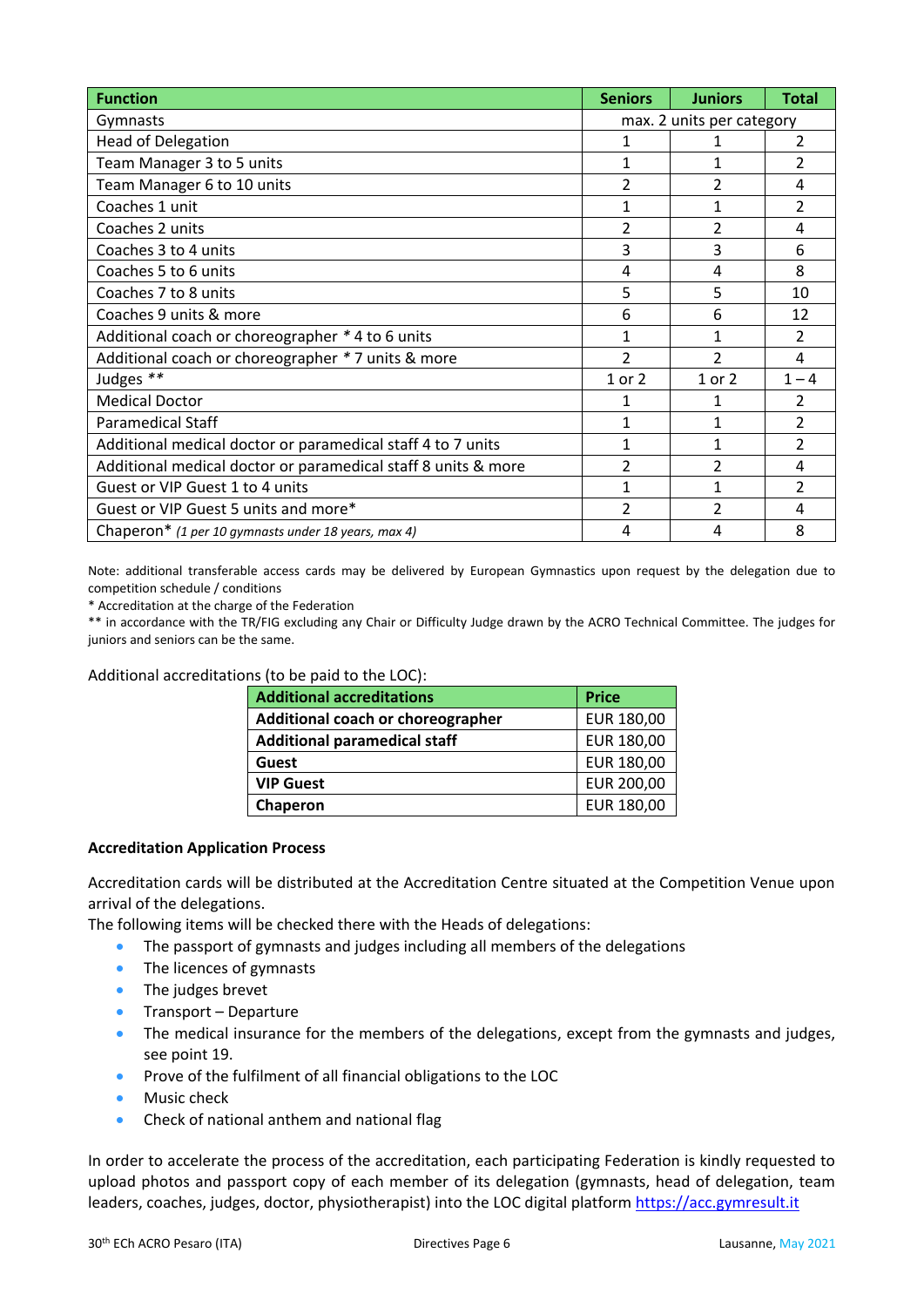The deadline for the photos & passport copies upload (identity colour photo in JPG format, size  $-$  45mm x 35mm, resolution: 800x600plx) is **September 8th , 2021**. Please clearly indicate the corresponding full name (with correct spelling) in the file title. Submission of photos in due time will prevent the delegations from waiting at the accreditation centre. EUR 10,00 will be charged for each photo the LOC has to make at the arrival of the delegation.

#### Media Accreditation

International and local media representatives as well as federations' communications staff who are interested in covering the event can register online at<http://registry.gymdata.online/> **Deadline: September 20 th, 2021**

The European Gymnastics Accreditation Rules and Media Rules have to be strictly respected.

#### <span id="page-6-0"></span>**7. AGE LIMIT OF GYMNASTS**

Juniors: 13 – 20 years (born 2001 – 2008) Seniors: 15 years (born 2006 or before) **All gymnasts must have a current valid FIG licence until the end of the event.**

On September 23rd, 2020, the EC FIG has accepted our proposal to raise the junior category by 1 year. **The maximum difference of 6 years between partners must be kept.**

Pairs or groups who have competed in World Championships, World Cup, The World Games or as Seniors in Continental Championships may not compete in the Junior Competition.

A gymnast may only participate in one Age Group and unit (pair/group) during same competition (ECh). Individual who has competed as Seniors is eligible to the junior competition only if he/she belongs to a different unit\* (pair/group).

\* Is considered a different unit when in a pair one partner changes and in a group two or more partners change.

#### <span id="page-6-1"></span>**8. REGISTRATIONS AND ENTRY FEES**

Registrations can **only** be made by European Gymnastics affiliated federations in good standing, via the SmartScoring platform (http://registry.gymdata.online/) and by using the National Gymnastics Federations' login and password.

#### **Definitive Registration**

The definitive registrations must be completed by entering the composition of the delegation until July 6<sup>th</sup>, **2021 (23:59 Swiss time) at the very latest.**

#### **Nominative Registrations**

The nominative registrations must be completed by entering the composition of the delegation until **September 8th , 2021 (23:59 Swiss time) at the very latest.**

#### **Entry Fees EUR 150.- per gymnast**

The total amount of the entry fees must be paid until the date of the nominative registration deadline, **September 8th, 2021 at the very latest on European Gymnastics bank account.**

#### **European Gymnastics fines**

The fines after missing the Registrations deadlines or after late Registrations are as follows (as per the European Gymnastics Technical Regulations, Art. 3.2.6):

| Definitive Registration received after the deadline | <b>EUR 1'500</b> |
|-----------------------------------------------------|------------------|
| Nominative Registration received after the deadline | <b>FUR 1'000</b> |
| No participation at all (noticed at the venue)      | EUR 1'000        |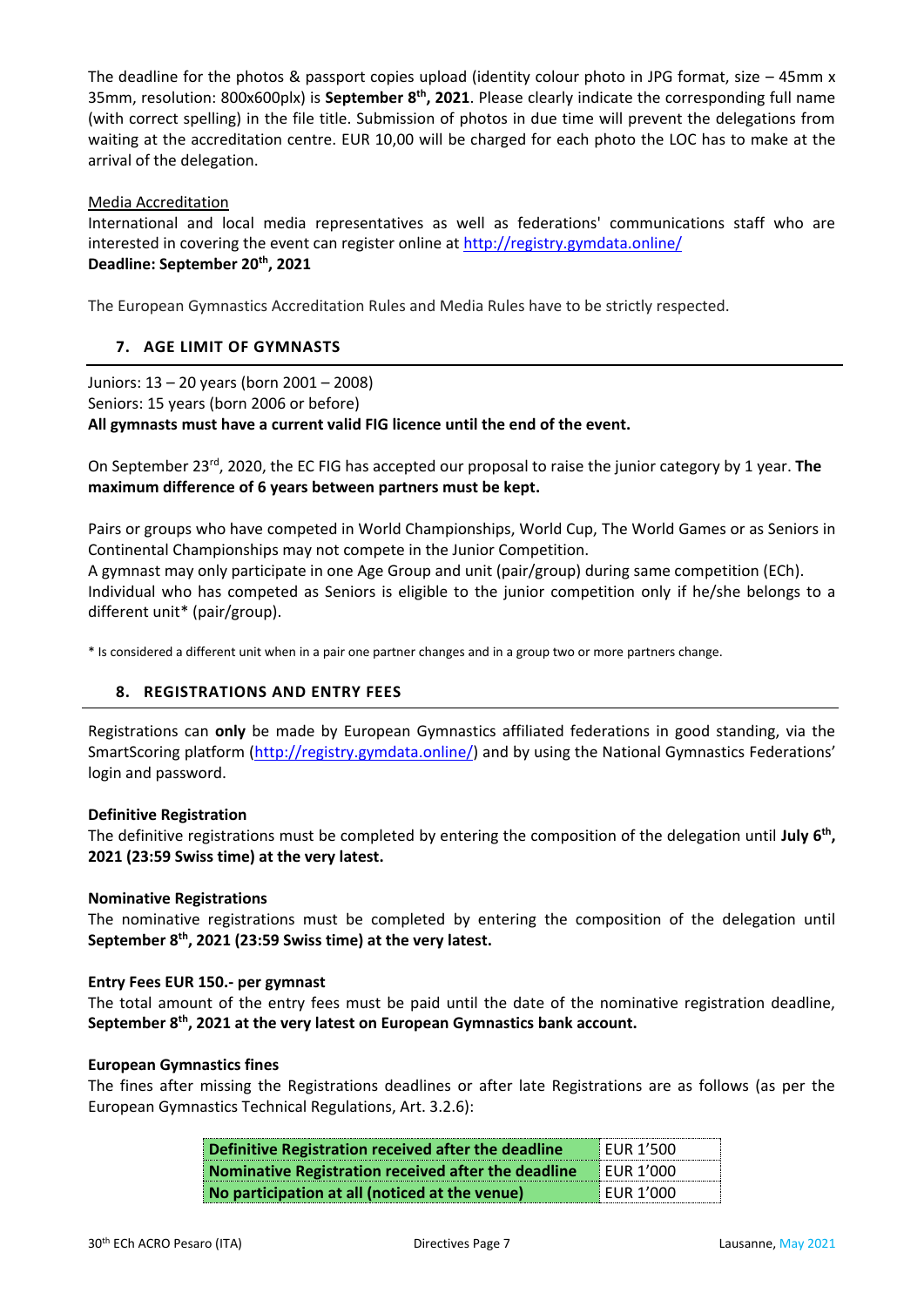#### <span id="page-7-0"></span>**9. LICENSES**

The LOC will be responsible for checking the validity of the gymnasts' Licenses. No gymnasts will be accepted without a valid FIG License at the deadline of the Nominative Registration.

In order to be considered, Licence application forms (new or renewal) must be submitted to the FIG at least one (1) month prior to the deadline for nominative registration. Please consult FIG License Rules for additional information in this respect.

#### <span id="page-7-1"></span>**10. JUDGES AND JURY OF APPEAL**

#### **Judges**

#### **All judges must have a current valid FIG brevet at the time of the event.**

Each delegation may have two category 1, 2 or 3 judges for seniors and juniors, excluding any appointed difficulty judge or chair of judges. In the draw, the priority may be given to the judges with the high categories.

#### **Federations with international brevet judges are obliged to present a minimum of one judge.**

All judges will be given the opportunity to officiate in at least one event. The selection of judges (draw) is made by the European Gymnastics TC-ACRO. The judges must be eligible to judge in the respective function. The Chairs of Judges Panel and the Difficulty judges are appointed by the European Gymnastics TC-ACRO. All judges must participate in the judges' instruction meeting. The costs for the judges will be at the charge of their respective federations.

• If a federation does not enter a judge or comes with a judge of an insufficient level, European Gymnastics will request payment of the amount indicated in the below list:

| <b>Requested by European</b><br><b>Gymnastics</b> | <b>NF comes with</b> | <b>Sanction</b> |
|---------------------------------------------------|----------------------|-----------------|
| 1 judge                                           | 0 judge              | € 2'000.-       |

#### **Judges shall recuse themselves if**

- They are or were married to or live in a registered partnership or co-habit with a gymnast
- They are related to a gymnast by birth or marriage in direct or in collateral line, including the following persons: grandparent, parent, uncle, aunt, brother, sister, child, grandchild, nephew and cousin.

#### **Jury of Appeal and Supervisory Board**

The Jury of Appeal consist of two members of the Executive Committee (one acting as President) and a third person to be designated by the LOC in accordance with the matter of the appeal. In case of a judge's appeal, a person not involved in the decision of the Superior Jury and in the Judging process will be nominated. The composition of the Jury of Appeal will be communicated in the Workplan.

#### <span id="page-7-2"></span>**11. DRAWING OF LOTS**

The gymnasts' drawing of lots will decide the starting order of the qualification competitions and the finals. It will take place after the deadline of the definitive entry. The exact date, time and location will be announced in due course by European Gymnastics to the parties concerned which are entitled to be present at the draw.

#### <span id="page-7-3"></span>**12. COMPETITION FORMAT AND PROGRAMME**

See the current European Gymnastics & FIG Technical Regulations. Difficulty for the junior's units will be restricted in accordance with the rules for the FIG Acrobatic Gymnastics World Championships (WCh).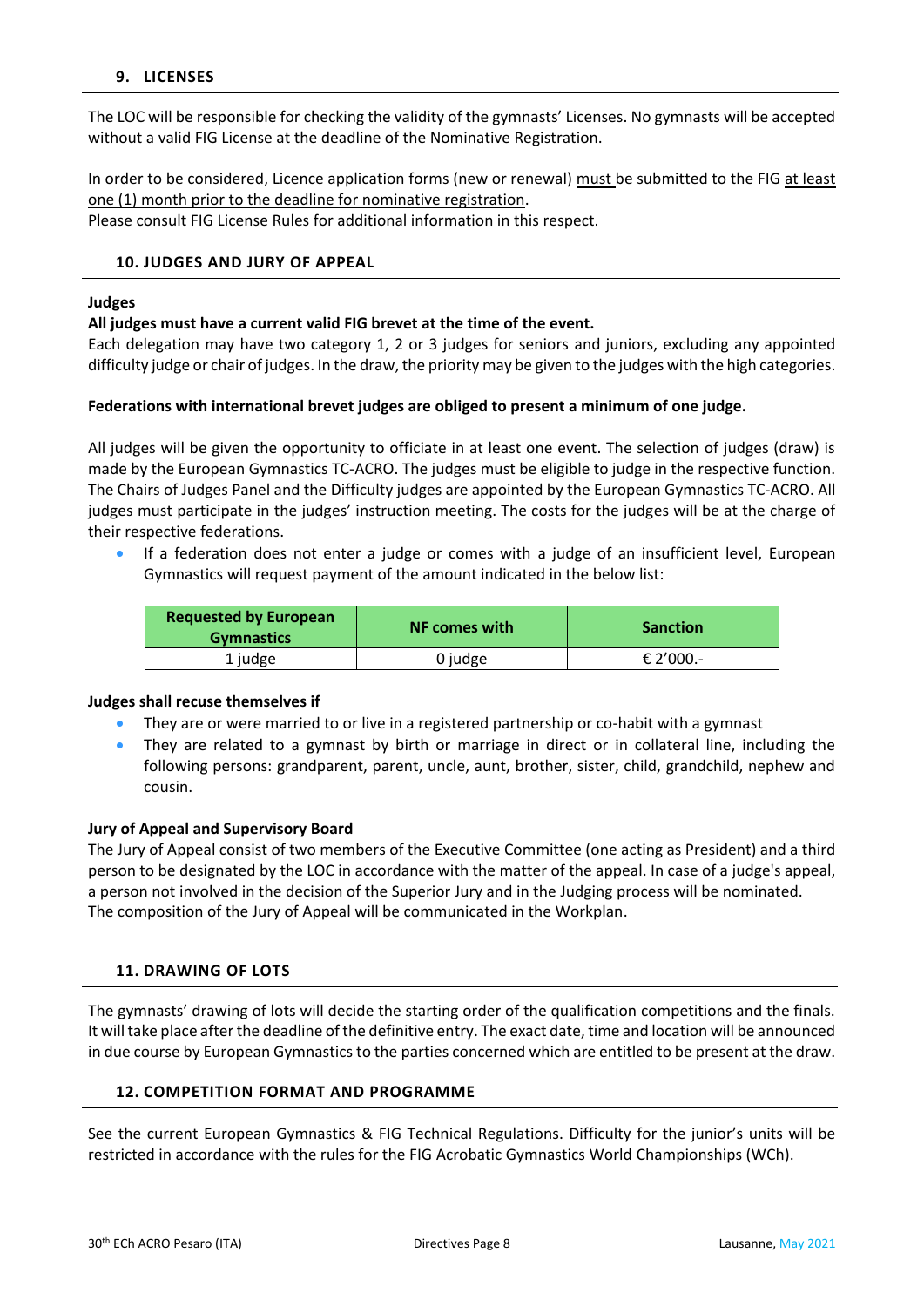- <span id="page-8-0"></span>• Floor: FIG ID: 155
- Mats: FIG ID: 162

#### <span id="page-8-1"></span>**14. VISA**

Please verify immediately with your travel agent or the Italian Embassy or Consulate in your country if a visa is required for your travel to Italy. The Italian Gymnastics Federations will be happy to assist each Delegation member with an official invitation letter, provided that the request is made before **16th July 2021** to Mrs. Teresa Marinelli at the following email address: [teresa.marinelli@federginnastica.it](mailto:teresa.marinelli@federginnastica.it) or Tel. +390687975021.

The request must include the function, full name, gender, date of birth, citizenship and passport number, passport expiry date, the arrival and departure dates of the Delegation Member as well as the city the visa application support letter must be sent to.

#### <span id="page-8-2"></span>**15. TRANSPORTATION**

#### International Transportation

The invited participating Federations must pay for the air travel costs of their delegation members. The official arrival airports are: Ancona Airport (AOI – 65 km from Pesaro) or Bologna Airport (BLQ – 155 km from Pesaro). You can also arrive by train with the Adriatic line.

The travel details must be submitted to the LOC by email to **events@esatourgroup.com** until September 8<sup>th</sup>, **2021**.

#### Local Transportation

The LOC will organize return shuttle buses from official hotels to the competition venue (training venue is inside the competition venue) and for all delegations that have booked the official Pesaro 2021 packages.

Transportation by bus to and from one of the two 2 above mentioned airports or Pesaro train station are included in the competition package price given that transportation information has been sent in due time.

#### <span id="page-8-3"></span>**16. OFFICIAL PESARO 2021 PACKAGES**

Hotel category prices are per night/per person (including breakfast, VAT, return airport transfers, daily local transportation to and from the competition venue).

#### **Official hotel for European Gymnastics**

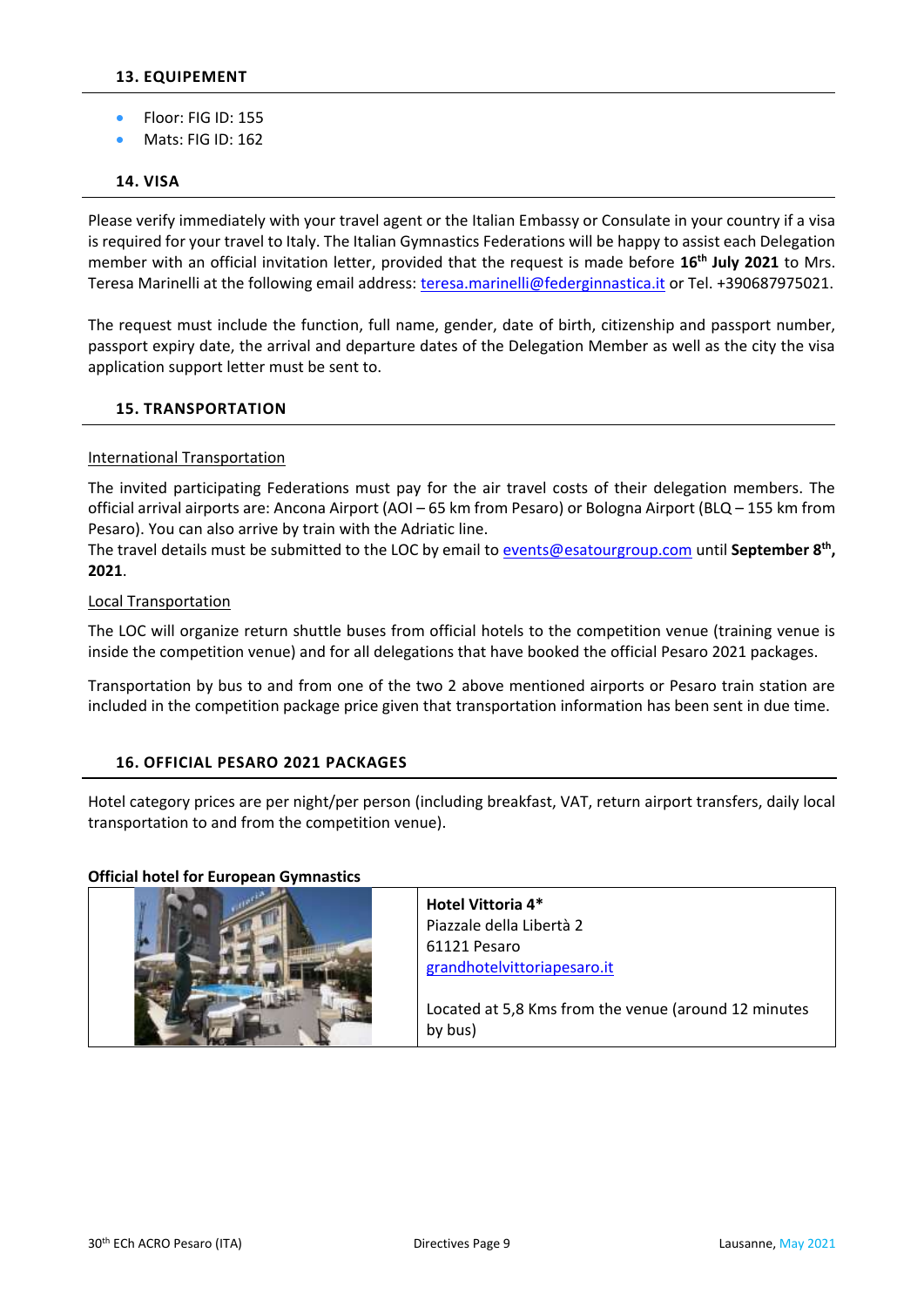#### **Category 1**



**Hotel Napoleon 4\*** Viale Fiume 118 61121 Pesaro [Hotel Napoleon Pesaro](https://www.hotelnapoleonpesaro.it/?utm_source=google&utm_medium=organic&utm_campaign=mybusiness)

Located at 5,5 Kms from the venue (around 11 minutes by bus)

| Prices per night/per person                 |                |                |                |  |
|---------------------------------------------|----------------|----------------|----------------|--|
| Half board<br>Bed & Breakfast<br>Full board |                |                |                |  |
| Single room                                 | <b>EUR 165</b> | <b>EUR 150</b> | <b>EUR 130</b> |  |
| Twin/Double room                            | <b>EUR 150</b> | <b>EUR 135</b> | <b>EUR 115</b> |  |
| Triple room                                 | <b>EUR 135</b> | <b>EUR 120</b> | <b>EUR 95</b>  |  |



**Hotel Savoy 4\*** Viale della Repubblica 22 61121 Pesaro [hotelsavoypesaro.it](https://www.hotelsavoypesaro.it/)

Located at 5,5 Kms from the venue (around 11 minutes by bus)

| Prices per night/per person                 |                |                |                |  |
|---------------------------------------------|----------------|----------------|----------------|--|
| Half board<br>Bed & Breakfast<br>Full board |                |                |                |  |
| Single room                                 | <b>EUR 165</b> | <b>EUR 150</b> | <b>EUR 130</b> |  |
| Twin/Double room                            | <b>EUR 150</b> | <b>EUR 135</b> | <b>EUR 115</b> |  |
| Triple room                                 | <b>EUR 135</b> | <b>EUR 120</b> | <b>EUR 95</b>  |  |

#### **Category 2**



#### **Hotel des Bains 3\*** Viale Trieste 221 61121 Pesaro

[Hotel Des Bains Pesaro](https://www.hoteldesbainspesaro.it/) 

Located at 5,8 Kms from the venue (around 12 minutes by bus)

| Prices per night/per person                            |                |                |                |  |
|--------------------------------------------------------|----------------|----------------|----------------|--|
| Half board<br>Full board<br><b>Bed &amp; Breakfast</b> |                |                |                |  |
| Single room                                            | <b>EUR 155</b> | <b>EUR 140</b> | <b>EUR 120</b> |  |
| Twin/Double room                                       | <b>EUR 135</b> | <b>EUR 120</b> | <b>EUR 105</b> |  |
| Triple room                                            | <b>EUR 120</b> | <b>EUR 105</b> | <b>EUR 80</b>  |  |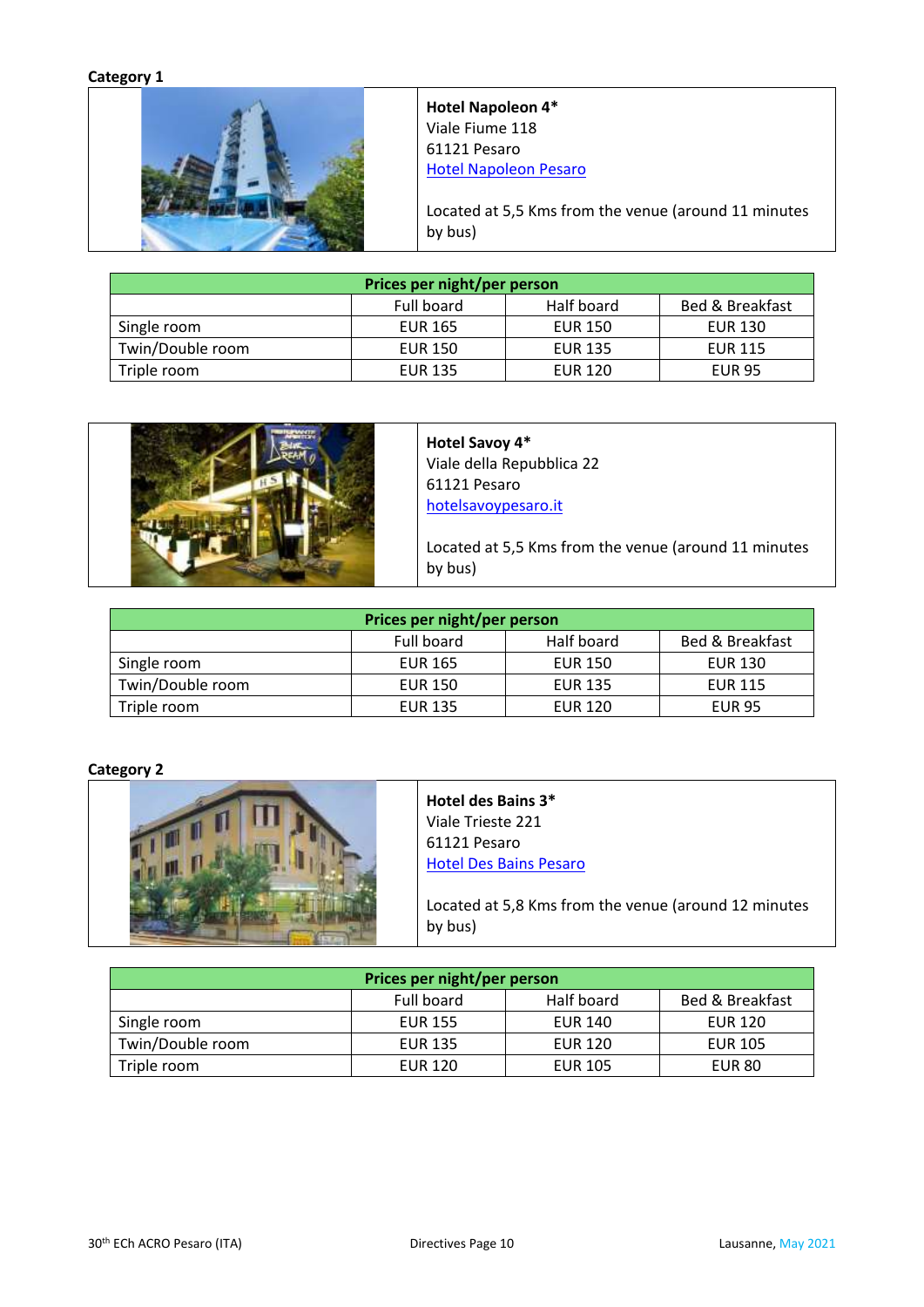

**Hotel Caravelle 3\*** Viale Trieste 269 61121 Pesaro [Hotel Caravelle Pesaro \(hotel-caravelle.net\)](https://www.hotel-caravelle.net/)

Located at 5,5 Kms from the venue (around 11 minutes by bus)

| Prices per night/per person                            |                |                |                |  |
|--------------------------------------------------------|----------------|----------------|----------------|--|
| Half board<br><b>Bed &amp; Breakfast</b><br>Full board |                |                |                |  |
| Single room                                            | <b>EUR 155</b> | EUR 140        | <b>EUR 120</b> |  |
| Twin/Double room                                       | <b>EUR 135</b> | <b>EUR 120</b> | <b>EUR 105</b> |  |
| Triple room                                            | <b>EUR 120</b> | <b>EUR 105</b> | <b>EUR 80</b>  |  |



**Hotel Atlantic 3\*** Viale Trieste 365 61121 Pesaro [Hotel Atlantic Pesaro \(pesarovistamare.it\)](https://www.pesarovistamare.it/?utm_source=google&utm_medium=organic&utm_campaign=mybusiness)

Located at 5,5 Kms from the venue (around 11 minutes by bus)

| Prices per night/per person |                |                |                            |
|-----------------------------|----------------|----------------|----------------------------|
|                             | Full board     | Full board     | <b>Bed &amp; Breakfast</b> |
| Single room                 | <b>EUR 155</b> | <b>EUR 140</b> | <b>EUR 120</b>             |
| Twin/Double room            | <b>EUR 135</b> | <b>EUR 120</b> | <b>EUR 105</b>             |
| Triple room                 | <b>EUR 120</b> | <b>EUR 105</b> | <b>EUR 80</b>              |

#### **Category 3**



| Prices per night/per person |                |                |                 |
|-----------------------------|----------------|----------------|-----------------|
|                             | Full board     | Full board     | Bed & Breakfast |
| Single room                 | <b>EUR 145</b> | <b>EUR 130</b> | <b>EUR 110</b>  |
| Twin/Double room            | <b>EUR 125</b> | <b>EUR 110</b> | <b>EUR 95</b>   |
| Triple room                 | <b>EUR 115</b> | <b>EUR 100</b> | <b>EUR 75</b>   |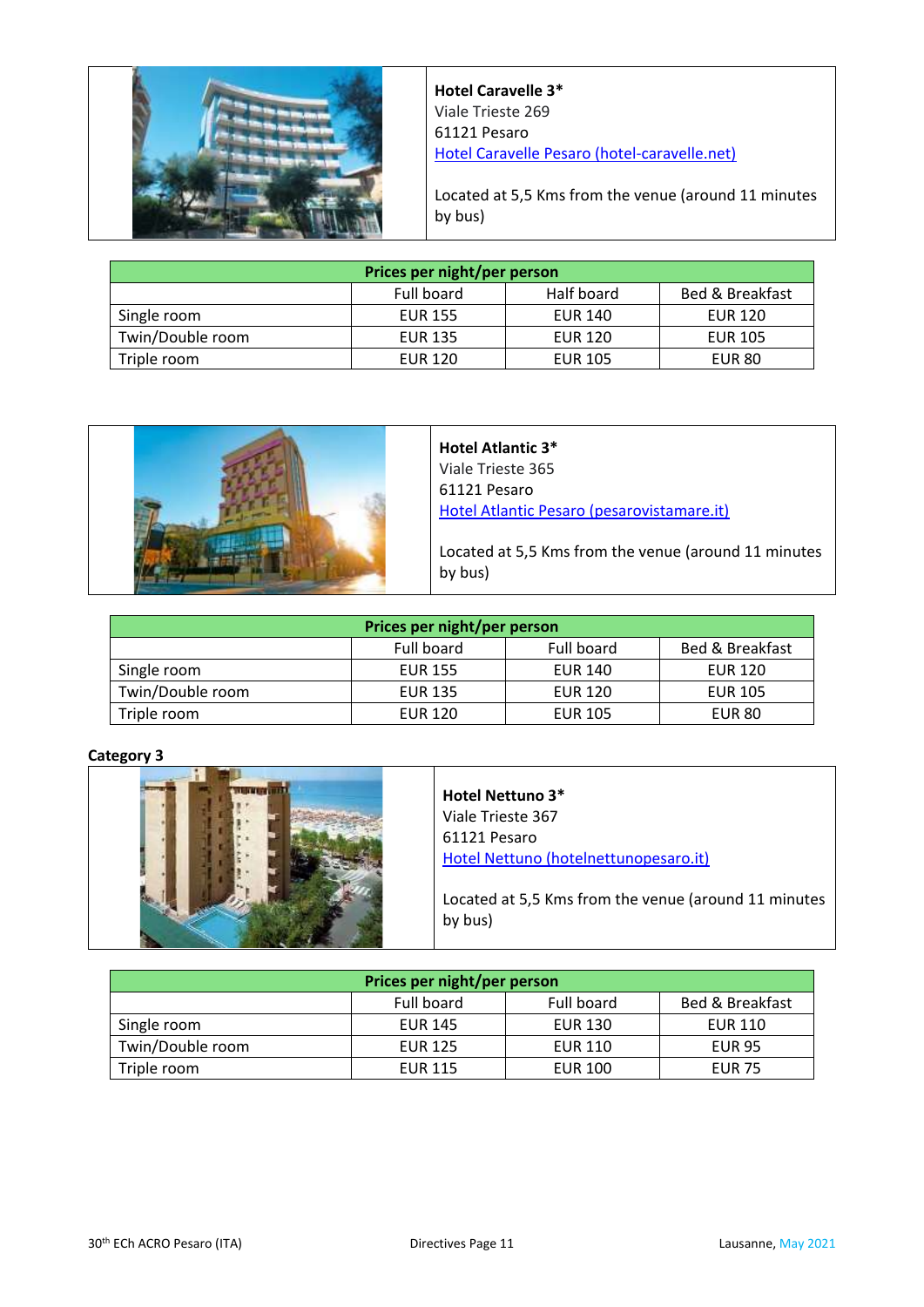

**Hotel Mare 3\*** Viale Trieste 371 61121 Pesaro [MARE HOTEL \(marepesaro.it\)](http://www.marepesaro.it/)

Located at 5,5 Kms from the venue (around 11 minutes by bus)

| Prices per night/per person |                |                |                            |
|-----------------------------|----------------|----------------|----------------------------|
|                             | Full board     | Half board     | <b>Bed &amp; Breakfast</b> |
| Single room                 | <b>EUR 145</b> | <b>EUR 130</b> | <b>EUR 110</b>             |
| Twin/Double room            | <b>EUR 125</b> | <b>EUR 110</b> | <b>EUR 95</b>              |
| Triple room                 | <b>EUR 115</b> | <b>EUR 100</b> | <b>EUR 75</b>              |

#### **Category 4**



**Hotel Sylvia 3\*** Viale Rovereto 32 61121 Pesaro [Hotel Sylvia \(sylviahotel.it\)](http://www.sylviahotel.it/)

Located at 5,5 Kms from the venue (around 11 minutes by bus)

| Prices per night/per person |                |                |                            |
|-----------------------------|----------------|----------------|----------------------------|
|                             | Full board     | Half board     | <b>Bed &amp; Breakfast</b> |
| Single room                 | <b>EUR 135</b> | <b>EUR 120</b> | <b>EUR 100</b>             |
| Twin/Double room            | <b>EUR 115</b> | <b>EUR 100</b> | <b>EUR 85</b>              |
| Triple room                 | <b>EUR 105</b> | <b>EUR 90</b>  | <b>EUR 65</b>              |

#### **Hotel Reservation**

The Accommodation Request must be submitted by email to the LOC at [events@esatourgroup.com](mailto:events@esatourgroup.com) by July 6<sup>th</sup>, 2021 at the very latest.

The hotel rooms will be allocated on a "*first come, first serve*" basis as the number of rooms are limited at each hotel.

The rooming list shall be submitted to the LOC within September  $8<sup>th</sup>$ . Details will be communicated by the LOC directly to NF.

#### <span id="page-11-0"></span>**17. MEALS**

Breakfast and meals will be served at the hotels; the price is included in the cost of each hotel booking.

#### **Farewell Banquet**

Due to the Covid pandemic, we have exceptionally decided that it is safer to exclude the banquet from the accommodation package and charge you separately for the banquet only in case it can take place. We will come back to you in due time if the banquet can take place or not.

#### <span id="page-11-1"></span>**18. FINANCIAL OBLIGATIONS** *–* **PAYMENT**

#### **Payments to European Gymnastics:**

30th ECh ACRO Pesaro (ITA) Directives Page 12 Lausanne, May 2021 The non-reimbursable registration fee of **EUR 150.-** per gymnast must be paid to the European Gymnastics.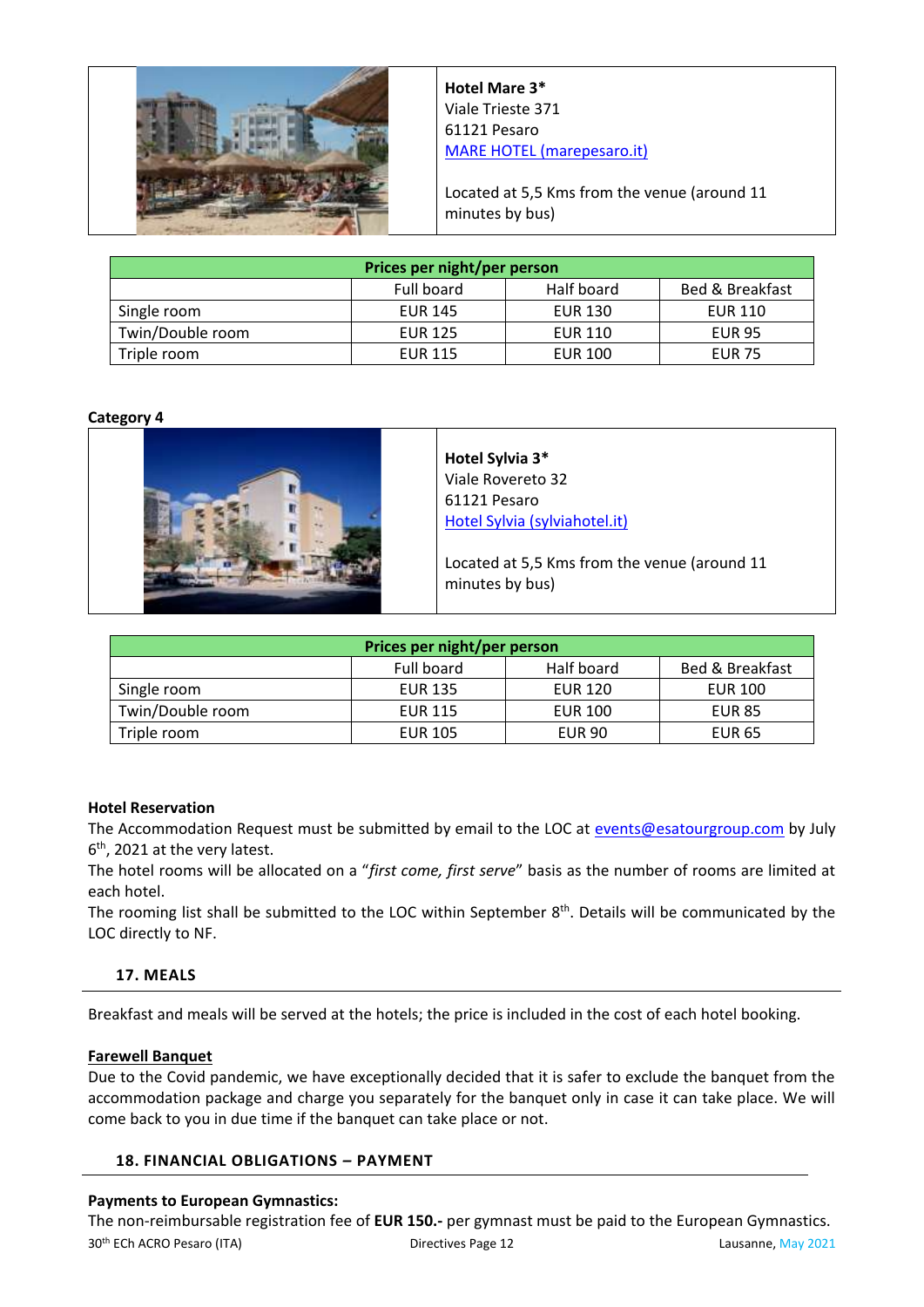Registrations without the appropriate payment of the registration fee at the time of the Nominative Registration (funds received by the European Gymnastics) will be considered invalid (i.e. the athletes will not be allowed to compete).

Federations which have not fulfilled their financial obligations towards the European Gymnastics & FIG are not be allowed to participate in these European Championships either.

Each participating member Federation is kindly requested to clearly state payment's purpose as follows:

**NF Discipline Event Year Host Country Example: SUI ACRO ECh 2021 ITA**

The participating federation is responsible for covering all bank fees in connection with the bank transfers. The payment must be made in EUR only. Total amount of the European Gymnastics entry fees to be paid to:

| <b>Beneficiary</b>         | <b>European Gymnastics</b><br>Av. de la Gare 12, CH-1003 Lausanne/Switzerland |
|----------------------------|-------------------------------------------------------------------------------|
| <b>Bank Account / IBAN</b> | CH05 0076 7000 L520 5704 9                                                    |
| <b>Bank name</b>           | BCV, Place St.-François 14, CP 300, CH-1002 Lausanne/Switzerland              |
| SWIFT/BIC                  | BCVLCH2LXXX                                                                   |

#### **Payments to the LOC:**

Federations which have not fulfilled their financial obligations towards the LOC by the given deadlines herein mentioned may still have the possibility to participate, but the LOC will not guarantee the hotel booking, meals and local transportation.

Payment for the official Pesaro 2021 package options must be made through bank transfer to:

| <b>Beneficiary</b>         | <b>ESATOUR SRL</b><br>Viale Mameli 72/C - 61121 Pesaro/Italy |
|----------------------------|--------------------------------------------------------------|
| <b>Bank Account / IBAN</b> | IT48B0200813308000104240643                                  |
| <b>Bank name</b>           | UNICREDIT BANCA SPA – FIL. CORSO XI SETTEMBRE - PESARO       |
| SWIFT/BIC                  | UNCRITM1ST5                                                  |

Each participating member Federation is kindly requested to write on the transfer document the payment's purpose as follows: **country\_ECh** (ex. ITA\_ ECh)

The participating federation is responsible for covering all bank fees in connection with the bank transfers. Please state the name of your Federation and the payment purpose on the transfer. The payment must be made in EUR only.

#### **Payment deadlines:**

- The first 50% of the total official Pesaro 2021 package costs by **July 6 th , 2021**
- Settlement of the remaining 50% of official Pesaro 2021 package by **September 8th , 2021**

#### **Cancellation Policy**

European Gymnastics and the LOC strongly recommend that each Federation take a cancellation insurance for their official Pesaro 2021 package options.

Official Pesaro2021 package:

- from July 6, 2021 to August 5, 2021: 25% of the total official package cost will be charged
- from August 6, 2021 to Sep 7, 2021: 50% of the total official package cost will be charged
- 
- 
- after Sep 8, 2021: 100% cancellation fee of the total official package cost will be applied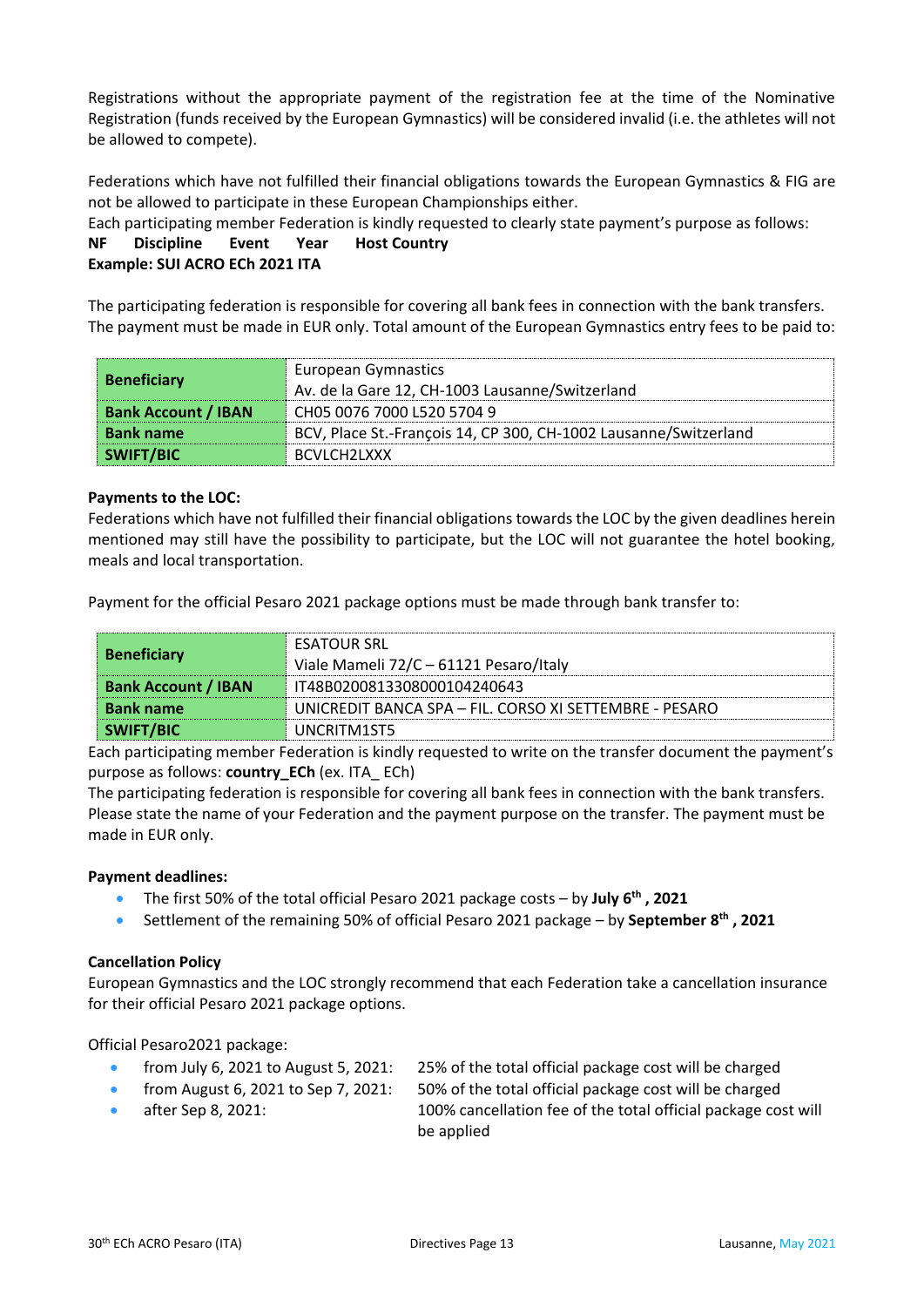<span id="page-13-0"></span>The Host Federation, the LOC, European Gymnastics and the FIG will not be held responsible for any liabilities in case of accidents, illness, repatriation and the like.

The FIG Technical Regulations foresee that all participating Federations are responsible for making their own arrangements to have the necessary valid insurance coverage against illness, accidents and for repatriation for all the members of their Delegation.

We would like to inform you that the European Gymnastics has concluded a contract with IMSSA International Medical & Security Sports Assistance. The detailed terms and conditions of this insurance policy can be found on our intranet website [\(www.europeangymnastics.com\)](http://www.europeangymnastics.com/) under "Contractual Documents".

**People insured:** all the **gymnasts** participating in the European Acrobatic Gymnastics Championships and the people acting as **judges** during these Championships.

**Attention:** the coaches, heads of delegation, etc, are **NOT** insured, please present a proof of insurance at the accreditation. IMSSA insurance does cover Covid-19 as illness. However, an eventual quarantine period in Italy is **NOT** covered!

The LOC will verify the insurance upon arrival of the delegation members (e.g. cover note or photocopy of the valid policy in English writing). Delegation members with insufficient insurance cover must inform the LOC in advance.

The LOC will subsequently offer insurance at the Federations own charge as follows: 50,00 EUR per person.

#### <span id="page-13-1"></span>**20. WORK PLAN**

The Workplan will be published on the European Gymnastics website **six weeks at the latest before** the start of the competitions.

#### <span id="page-13-2"></span>**21. OFFICIAL HOSPITAL**

|          | The Official hospital will be:            |
|----------|-------------------------------------------|
| Name:    | PRESIDIO OSPEDALIERO SAN SALVATORE        |
| Address: | PIAZZALE CARLO CINELLI 1 - PESARO (ITALY) |
| Tel:     | +3907213611                               |

The name of the Medical Doctor will be communicated in the Work Plan.

This official hospital as well as the medical personnel assigned duly accept the International SOS (IMSSA insurance card) for all athletes holding a valid FIG License as well as for all judges with an International FIG Judges Brevet valid at the time of these European Championships.

#### <span id="page-13-3"></span>**22. DOPING CONTROLS**

Doping controls will be made according to FIG Anti-Doping Rules and WADA Code and Standards. The following tests will be run: standard controls (urine), standard control(s) + ESA, standard control(s) + GHRF, standard control(s) + GH (blood).

#### <span id="page-13-4"></span>**23. MUSIC & MUSIC FORMS**

The music must be uploaded to the LOC via LOC digital platform by **September 8th , 2021** at the very latest.

Musics have to be uploaded in the following format: File format: .mp3 Name of file must contain:

The category (junior or senior)